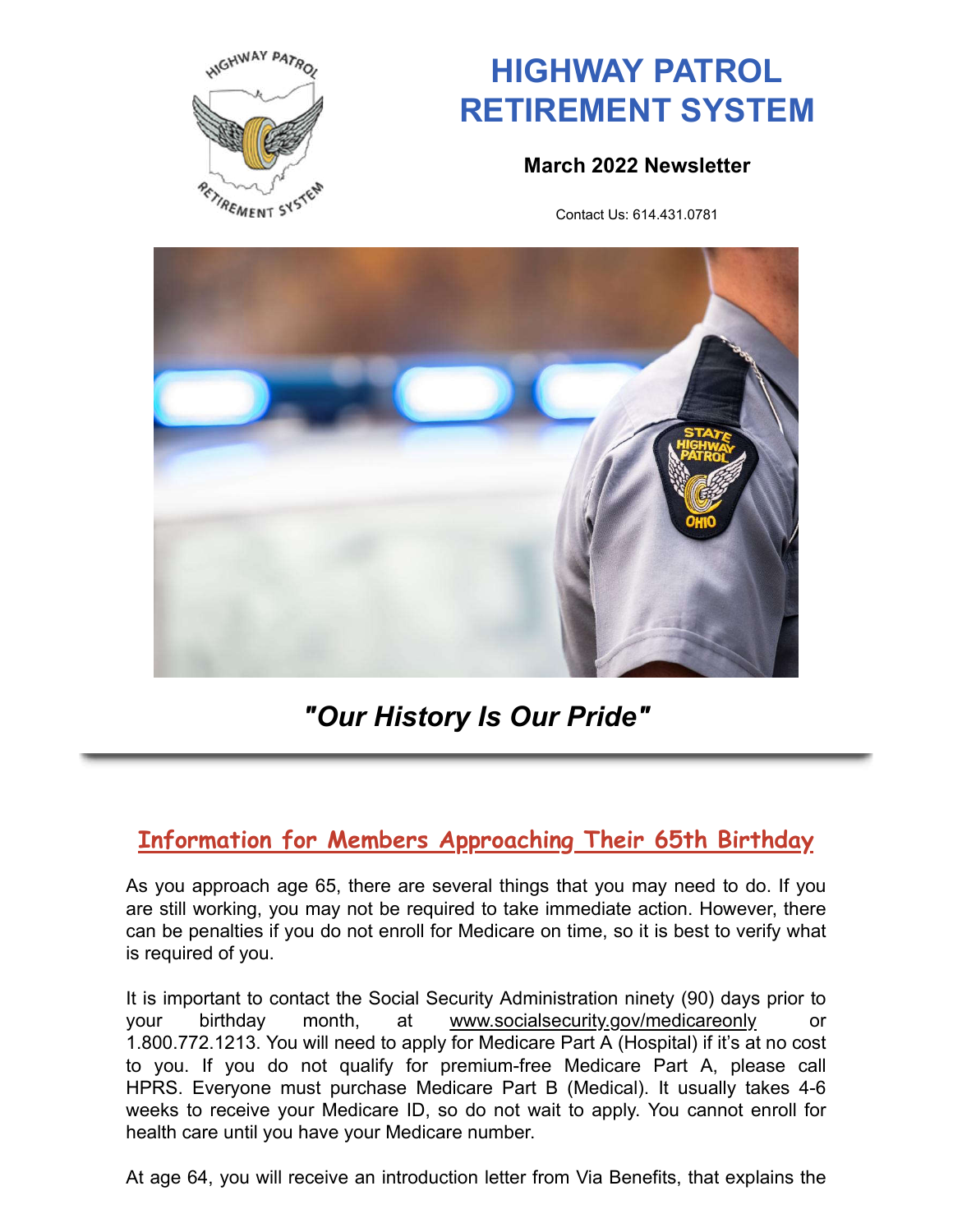relationship between them and HPRS. Via Benefits is the company that we are partnered with to provide access to health care and administer the Health Reimbursement Arrangement for our Medicare-eligible members. HPRS will send a letter 120 days prior to age 65 that includes instructions for the transition to the Health Reimbursement Arrangement.

Letters will be sent from Via Benefits at 9-months, 6-months, and 3-months prior to your 65<sup>th</sup> birthday. These letters will help inform you about the upcoming changes to your health care benefits. Via Benefits will also invite you to attend educational opportunities to learn more about their services, and you are encouraged to learn as much as you can, as it will help to ease the transition.

Concierge services are available from Via Benefits at no cost, to include licensed benefit advisors for enrollment support, online tools to shop and compare plans, and ongoing advocacy. For further guidance on any questions you may have, please see the "Who should I call" reference below in this newsletter.

# I have a question about health care. Who should I call??

To help HPRS retirees and members receive the help they need as efficiently as possible, we've prepared the chart below which advises retirees and members where to direct some typical health care questions.

| Medicare-Eligible Medical and/or<br><b>Prescription Plan</b> | Available Insurance Carriers/Plans<br>$\bullet$<br><b>Enrollment Process</b><br><b>Address Change</b><br>$\bullet$<br>Issues with my Insurance Carriers/Plans<br>$\bullet$                                              | <b>Via Benefits</b><br>Serves as the HPRS Connector and<br>administers the HPRS HRA<br>1.833.431.1358 |
|--------------------------------------------------------------|-------------------------------------------------------------------------------------------------------------------------------------------------------------------------------------------------------------------------|-------------------------------------------------------------------------------------------------------|
| <b>Health Reimbursement</b><br><b>Arrangement (HRA)</b>      | Using the HRA<br>$\bullet$<br>Eligible Expenses<br>$\bullet$<br><b>Reimbursement Process</b><br>Claims - Status/Denials<br>٠<br>Dollar Amount of monthly HRA Deposit<br>$\bullet$<br>Timing of HRA Deposit<br>$\bullet$ | Medicare/HRA: 1.833.431.1358<br>Medicare: my.viabenefits.com/hprs                                     |
| <b>HPRS Dental Coverage</b>                                  | <b>Available Providers</b><br>$\bullet$<br><b>ID Cards</b><br><b>Covered Services</b>                                                                                                                                   | <b>Delta Dental</b><br>Administers the HPRS Dental Plan<br>1.800.524.0149<br>www.deltadentaloh.com    |
| <b>HPRS Vision Coverage</b>                                  | <b>Available Providers</b><br>$\bullet$<br><b>ID Cards</b><br><b>Covered Services</b>                                                                                                                                   | <b>Aetna Vision</b><br>Administers the HPRS Vision Plan<br>1.877.973.3238<br>www.aetnavision.com      |
| <b>HPRS Dental and Vision Coverage</b>                       | <b>Enrollment Process</b><br>$\bullet$<br>Opt In/Opt Out Process<br>٠                                                                                                                                                   | <b>HPRS</b><br>614.431.0781<br>www.ohprs.org                                                          |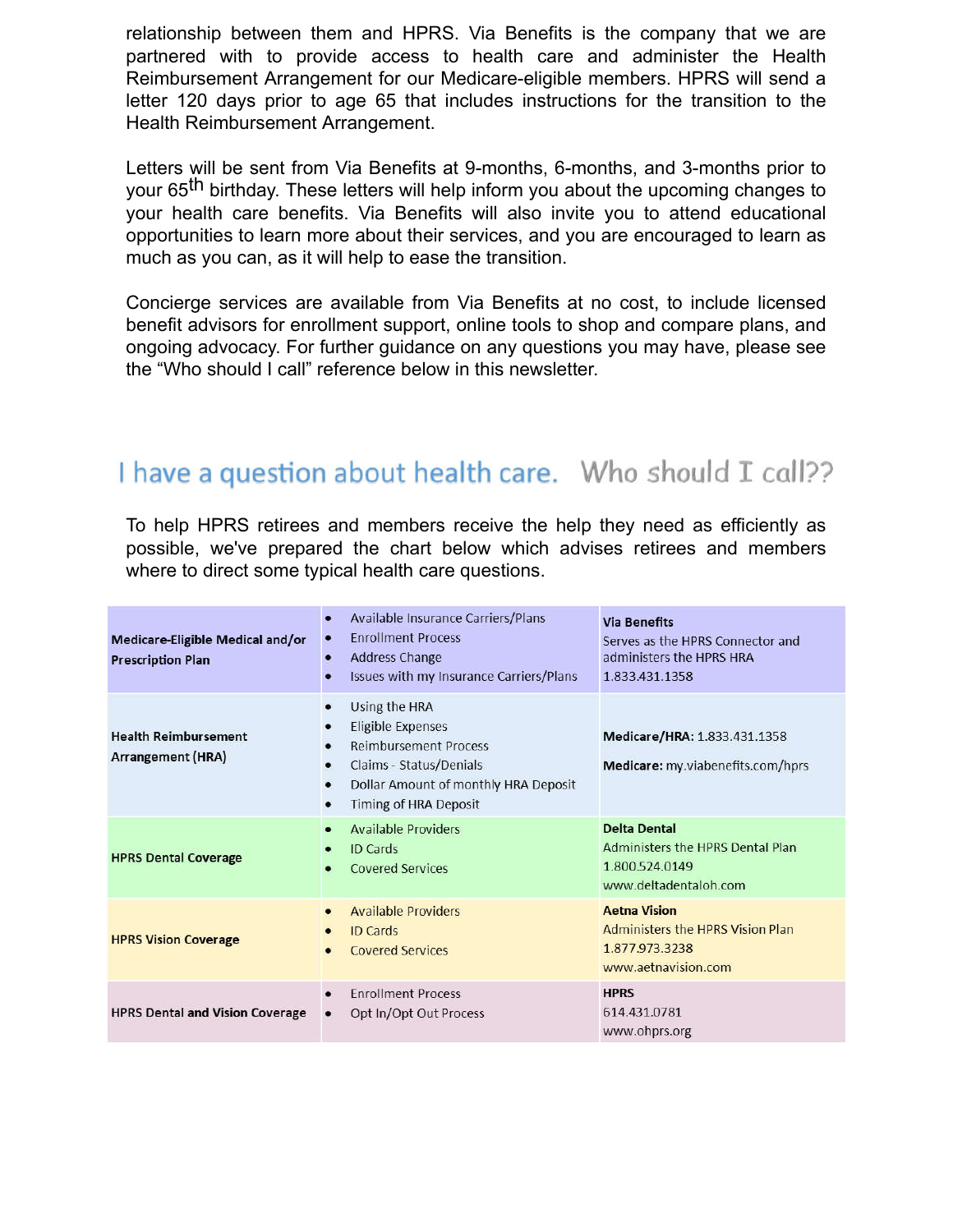# **Board News**

Two board seats are up for election in 2022 - Sergeant Christian Niemeyer's position as employee trustee and retired Major Darryl Anderson's position as retired trustee. Active members will be sent information via VRC at the end of April and retired members will be mailed information.

#### *Watch for more information, and don't forget to cast your vote!*

# **April 2022 Board/Committee Schedule**

On Wednesday, April 20, 2022, committee meetings will start at 1300 hours, starting with the Administration Committee, followed by the Health, Wellness, & Disability Committee, and then the Health Care Funding Committee.

On Thursday, April 21, 2022, beginning at 0900 hours, the Audit Committee will meet, followed by the Investment Committee at 0930 hours, and the Board meeting immediately following.

Some committee meetings may be canceled from time to time. Please check the HPRS website at www.ohprs.org for the most current meeting dates and times.

# **Mark Cuban Cost Plus Drug Company**

One of our retirees recently reported saving on prescription drugs through the Mark Cuban Drug Cost Plus Company and requested that the information be passed on to all members for consideration. Mark Cuban launched a drug company on January 19, 2022. The goal of his company is to be a low-cost provider for generic drugs. Currently there are approximately 100 generic medications available on his website, and the list is growing. They advertise that every drug has the same price mark up.

If you are considering using this resource, please keep in mind the following:

- · You must have an email address to utilize their service
- · Requires prescription be sent directly from your doctor to Mark Cuban Cost Plus

· You must pay for the medication before they will ship it to you (delivery charge also applies).

This information is not provided as an endorsement of Mark Cuban Cost Plus Drug Company. It is an effort to make all aware of resources that can possibly save on prescription drug expenses. If you would like additional information about medications and pricing, please visit: www.costplusdrugs.com.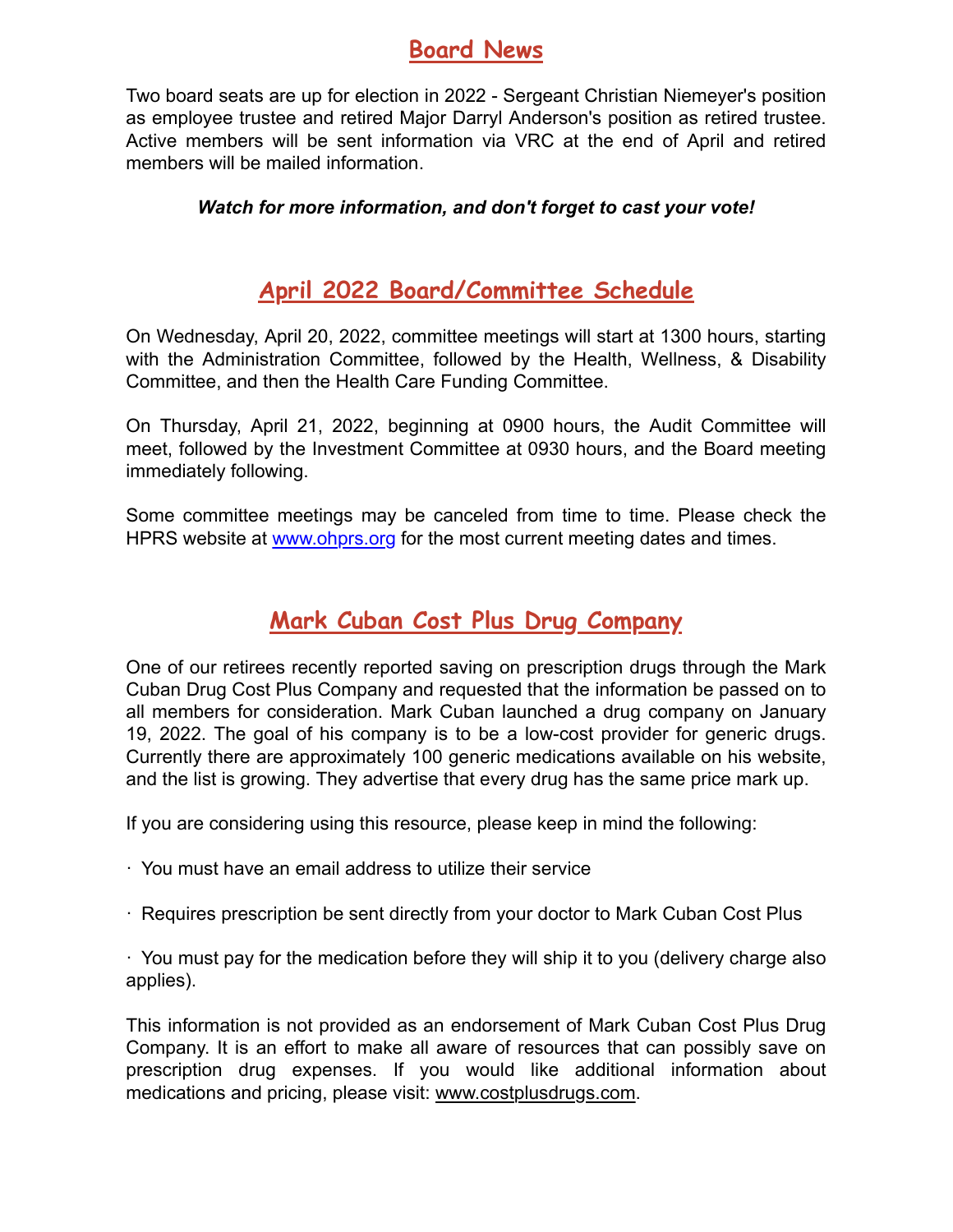## **Save the Date!**

- OSP Memorial, May 6, 2022, 1300 hours, Academy
- Annual Retiree's Cookout, June 17, 2022, Academy
- 2022 Association Annual Meeting & Luncheon, October 22, 2022

# **Retiree Qualification**

As a reminder, your qualification under the LEOSA rules is only good for one year from the date of qualification. This can be found in 18 USC 926C: Carrying of concealed firearms by qualified retired law enforcement officers. For example, if you qualified on May 1, 2021, then you must qualify on or prior to May 1, 2022.

The upcoming scheduled retiree qualifications at the Academy are:

- $\bullet$  Monday, April 4, 2022, at 1300 hours
- *Friday, June 17, 2022, at 1000 hours* (Retiree Cookout)
- Wednesday, August 10, 2022, at 1300 hours
- Wednesday, October 12, 2022, at 1300 hours

You must complete a Weapons Qualifications Record (HP-15C), that includes your personal weapon information, and submit it to Melissa Fellure at mjfellure@dps.ohio.gov no less than 14 days prior to the qualification date. Retirees must bring their Division-issued ID Card with them to the qualification, and the retiree must supply weapon(s) and ammunition. If you have any questions, please call the Academy at 614.466.4896.

Another opportunity for retirees to qualify is scheduled at the Miami County Range, 2050 N. CR25A, Troy, Ohio on Sunday, May 15, 2022 at 0900 hours. To register, please send your HP-15C to Stacy Mullen at slmullen@dps.ohio.gov by April 22, 2022.

### **Important Numbers For You To Have On Hand**

HPRS - (614) 431-0781 VIA Benefits\* - (833) 431-1358 Medicare - (800) 633-4227 Medical Mutual of Ohio - (877) 520-6729 Express Scripts\*\* - (866) 472-6249 Aetna Vision - (877) 973-3238 Delta Dental of Ohio - (800) 524-0149 Social Security - (800) 772-1213 Ohio Def. Comp. - (877) 644-6457

\*VIA Benefits currently services Medicare-eligible beneficiary recipients only, for health care and prescription coverage. For those not yet Medicare-eligible, health care coverage is provided by HPRS through Medical Mutual of Ohio (MMO).

<sup>\*\*</sup>Express Scripts coverage through HPRS for non-Medicare enrollment.